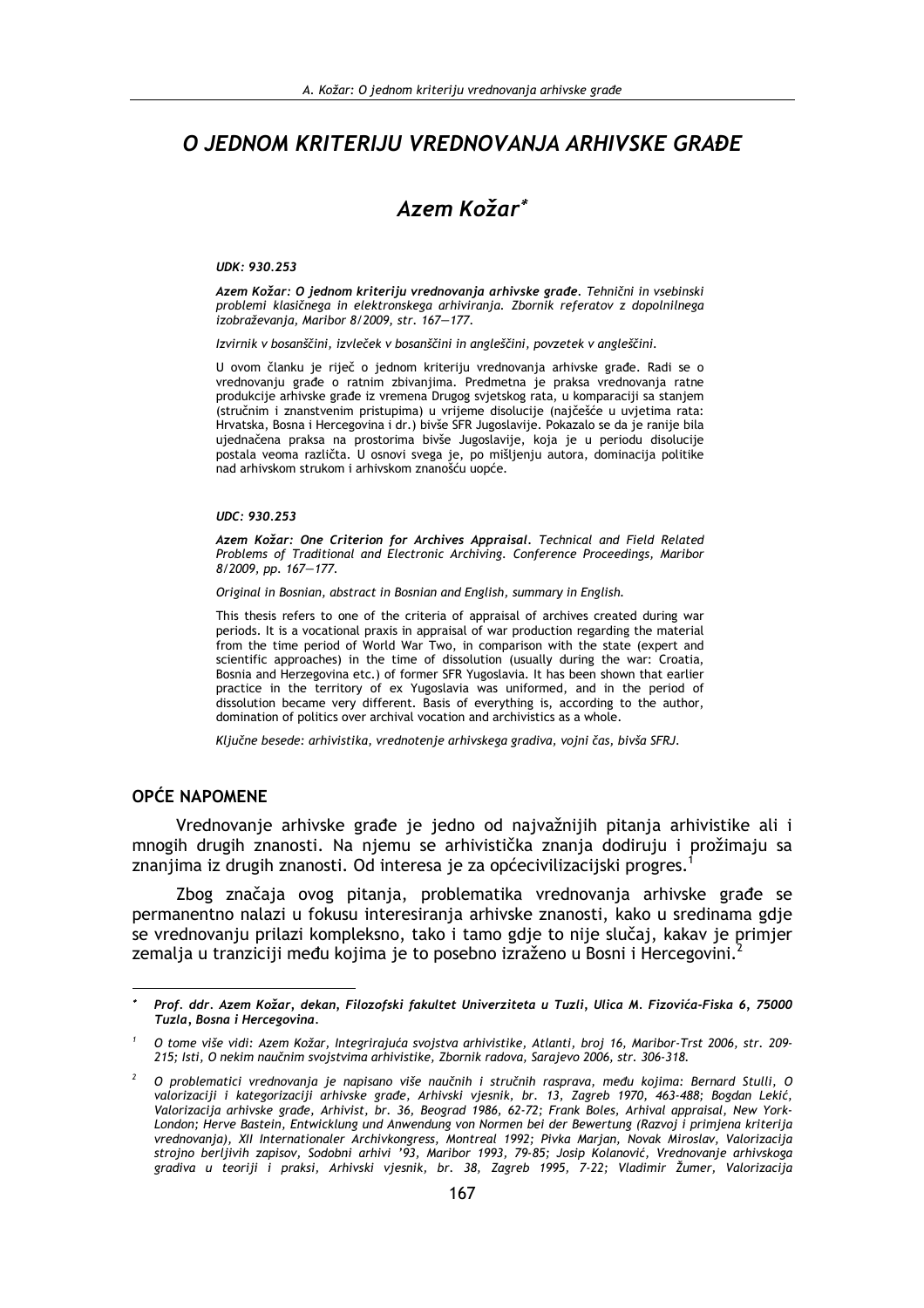Ovo bez obzira na to o kojoj se arhivističkoj paradigmi radi: o staroj historijskotehnicističkoj, ili o novoj znanstveno-informacijskoj.<sup>3</sup>

Namjera ovog rada je da ukaže na važnost pravilnog vrednovanja arhivske građe o ratnim zbivanjima općenito, a posebno na području socijalističke Jugoslavije od 1991. do 1998. godine. Naime, putem rata izvršene disolucije bivše SFR Jugoslavije predstavljaju rijetku i u mnogo čemu jedinstvenu pojavu na evropskim prostorima druge polovine 20. stoljeća. U tome se, osim historičara slažu mnogi znanstvenici različite provenijencije. Otuda se s pravom postavlja pitanje potrebe suvremenika za cjelovitom i trajnom informacijom o ovim događajima? Arhivistička znanja i arhivistički pristup u svemu tome su neophodni i jedino postojani i validni znanstveni kriteriji. Svaki drugi pristup je selektivan i nedostatan, najčešće jednokratne pragmatične naravi, čemu se arhivisti moraju suprostaviti.

### O KRITERIJIMA VREDNOVANJA RATNE PRODUKCIJE ARHIVSKE GRAĐE

Vrednovanje arhivske građe je u arhivskoj teoriji i praksi relativno dobro shvaćeno i objašnjeno.<sup>4</sup> Radi se o sistemu postupaka kojima se putem stručne ekspertize sadržaja određuje značaj svakog dokumenta (zapisa), odnosno cjeline dokumenata (arhivski fond), a sve u duhu nastojanja da se na minimumu dokumenata (zapisa) sačuva optimum informacija.

Vrednovanju arhivske građe o ratnim zbivanjima, na prostorima socijalističke Jugoslavije je posvećivana posebna pažnja. Između ostaloga gotovo svi arhivski propisi (zakoni ili podzakonski akti) donijeti na nivou socijalističke Jugoslavije i njenih federalnih jedinica, od 1945. do 1991. godine, utvrdili su obavezu registratura da nadležnom arhivu predaju (bez izlučivanja) registraturnu građu nastalu do kraja Drugog svjetskog rata (u većini njih do 15. 05. 1945), tako da se svi postupci njenog vrednovanja obavljaju u arhivima.<sup>5</sup>

Ovo je imalo bitnog odraza na obim i intenzitet u arhive preuzete građe, mada je očevidno, težište ovih određenia bila građa o revolucionarnom radničkom i komunističkom pokretu, kao i o narodnooslobodilačkoj borbi od 1941. do 1945.

dokumentarnoga gradiva za zgodovino, znanost in kulturo, Liubliana 1995.; Isti, Politika aktivizacije i kriteriji vrednovanja: profesionalni i politički aspekti, Arhivski vjesnik, br. 42, Zagreb 1999., 53-77; Richard Braun, Funkcionalno vrednovanje u državnom arhivu Kanade (sedam godina stvarne prakse), Arhivski vjesnik, br. 41, Zagreb 1998, 51-65; Jozo Ivanović, Vrednovanje elektroničkih zapisa, Arhivski vjesnik, br. 41, Zagreb 1998, 7-21; Davorin Eržešnik, Pretpostavke za valorizaciju zapisa na elektronskim medijima, Arhivski vjesnik, br. 41, 37-44; Peter Pavel Klasinc, Vrednotenje registraturnega gradiva, Arhivska praksa, br. 3, Tuzla 2000, 52-59; Miroslav Novak, Vrednovanje digitalnih dokumenata, Arhivske prakse br. 5, Tuzla 2002, 100-117; Isti, Provođenje principa konteksta u savremenoj arhivskoj teoriji i praksi, Arhivska praksa, br. 6, Tuzla 2003, 117-132: Silvija Babić, Makro-vrednovanje: kanadska metoda funkcionalnoga vrednovanja, Arhivski vjesnik, br. 47, Zagreb 2004, 7-19, itd.

 $\overline{3}$ Osnovni objekt stare paradigme je dokument sa svim aspektima i institucijama adekvatne valorizacije, dok je objekat nove pradigme društvena informacija čiji se arhivistički aspekt sadrži u strukturi, korišćenja i, posebno, u posebno u njenoj trajnosti. Živana Hedbeli, »Prilog raspravi o prirodi arhiva i arhivskog gradova«, Arhivska praksa, br. 11, Tuzla 2008, str. 138.

Više o tome vidi u nap. 2; Azem Kožar, Osobenosti vrednovanja registraturne građe Bosne i Hercegovine, Arhivska praksa, br. 8, str. 14, i 15,

Tako je npr. u Zakonu o arhivskoj građi i arhivskoj službi (»Sl. list SR BiH«, br. 21/87) u čl. 13 naznačeno da su imaoci i stvaraoci registraturne građe »dužni da registraturski materijal i arhivsku građu, koji su nastali do 15. maja 1945. godine predaju nadležnom arhivu.« Članom 57. istog zakona registrature su ovu obavezu bile dužne izvršiti u roku od godinu dana od dana stupanja na snagu ovog zakona. Ukoliko to ne urade predviđena je sankcija (čl. 54, alineja 7). Slične odredbe je sadržavao i Zakon o zaštiti arhivske građe u arhivima SR Hrvatske (»Narodne novine SRH«, br. 25/78) u čl. 15, 23. i 36. itd. O arhivskim propisima na nivou socijalističke Jugoslavije i njenih federalnih jedinica u periodu od 1945. do 1987. više vidi: Jovan Popović (priredio), Zbirka propisa iz arhivske djelatnosti, Beograd 1987.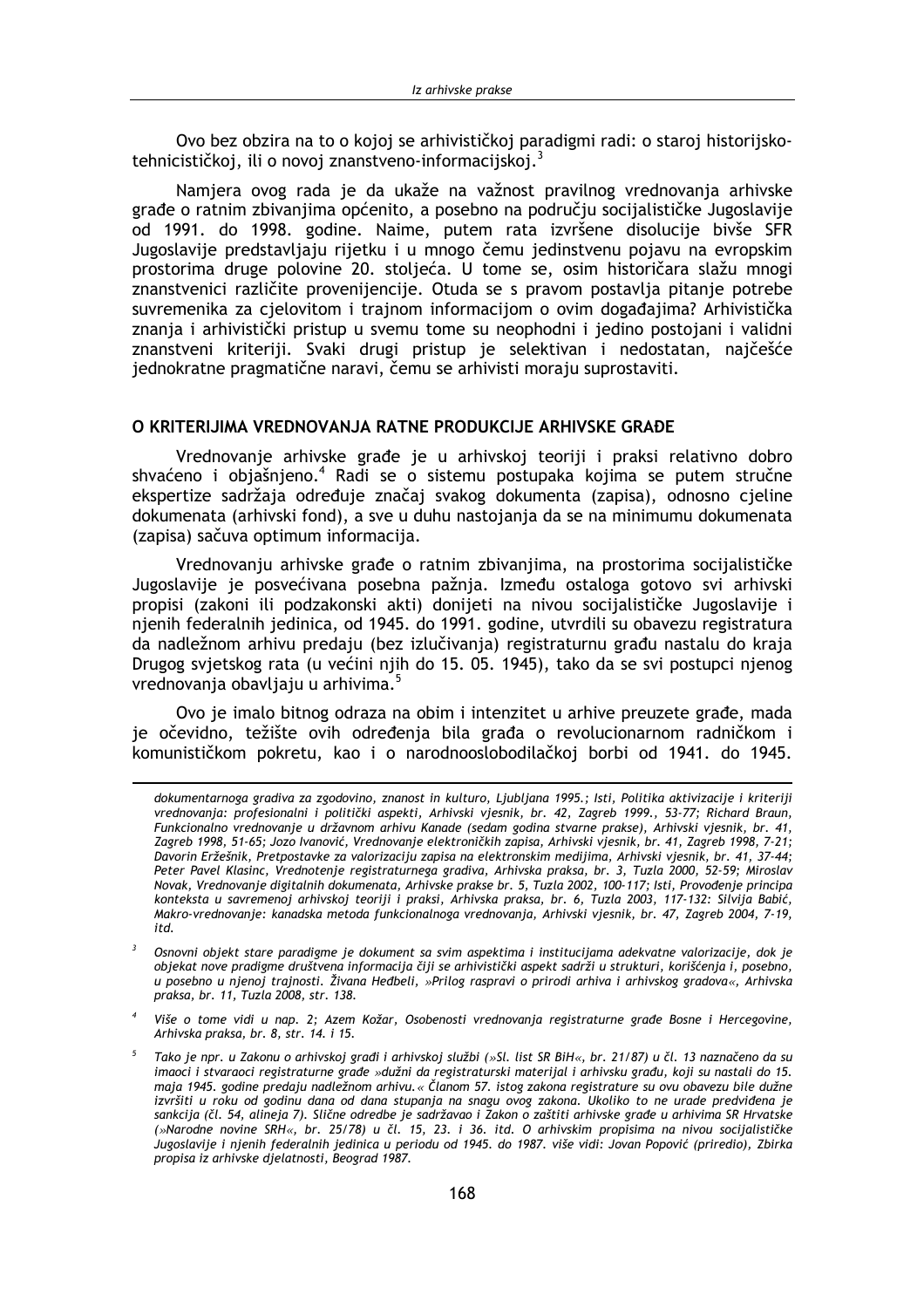godine. Kada je taj (socijalistički) sistem prestao da postoji, arhivisti su utvrdili da je arhivska građa (nastala do 1945) preuzeta u arhive prevrednovana, nastojeći da stanje dovedu u sklad njenom revalorizacijom.<sup>6</sup>

Jugoslavenski (u okviru kojeg i bosanskohercegovački), pa i mnogi drugi primjeri potvrđuju konstataciju o posebnom značaju arhivske građe o ratnim zbivanjima. Ta shvatanja su oblikovana u odgovarajuće pravne norme (zakone) koje su se morale provoditi. Elaboracija razloga takvom opredjeljenju (koliko je to bio stručno-arhivistički, koliko politički, historijski ili neki drugi utjecaj) je samo po sebi veoma značajno pitanje koje zahtjeva posebnu elaboraciju.

Postavlja se pitanje kako se danas (nakon 1991), prema arhivističkim opće prihvatljivim načelima i kriterijima, treba vrednovati arhivska građa o ratnim zbivanjima.

lako ne postoje jedinstvena i općeprihvatljiva naučna (arhivistička i druga) načela i kriteriji vrednovanja arhivske građe uopće, pa ni građe o ratnim zbivanjima, usudimo se konstatirati da dominiraju shvatanja o potrebi posebne valorizacije arhivske građe koja se odnosi na ratove i druge vanredne okolnosti koje bitno utječu na lokalne, regionalne pa i svjetske civilizacijske tokove. Primjera radi slovenački arhivist Vladimir Žumer je među 13 načela i kriterija vrednovanja uvrstio i one koji se nedvosmisleno odnose na građu ratnog perioda, među kojima je najznačajniji »Specifičnost događaja i pojava za koje je potrebno sačuvati više gradiva ili gradivo u  $c$ ielini«. $8$ 

Cijenimo da su ratovi zaista specifični i važni događaji, te da se otuda ovaj kriterij treba primjenjivati kod vrednovanja arhivske građe. Dakle, znanstveno stajalište je uglavnom jasno profilirano u smjeru potrebe za adekvatnom valorizacijom, pa otuda i zaštitom arhivske građe o ratnim sukobima. Sa tim ciljem je donijeto više konvencija, preporuka UNESCO-a i njegovih stručnih asocijacija.<sup>9</sup>

Jedan od konkretnih pokušaja da se ovo i druga stajališta implementiraju na područiu Bosne i Hercegovine bio je i skup u Londonu održan 1998. godine pod nazivom »Obnova arhivske službe Bosne i Hercegovine«.<sup>10</sup>

Ipak, i pored pravne uređenosti predaje građe nastale do kraja Drugog svjetskog rata arhivima, u nekim federalnim jedinicama te odredbe nisu ispoštovane uglavnom usljed nedostatka arhivskog prostora. Tako se u Bosni i Hercegovini 1991. godine van arhiva nalazilo oko 1.000 m<sup>2</sup> ove građe. Ešefa Begović, Valorizacija građe sosini i ricretyomin 1771. godine van annua natazito otto 11000 in ove gradet zbeja begovie, vatorizacija grad<br>socijalističkog perioda u Arhivu TK, Arhivska praksa, br. 5, Tuzla 2002, str. 74-78; Mina Kujović, O valorizaci mogućnosti arhiva u Bosni i Hercegovini za preuzimanjem arhivske građe od imalaca, Glasnik arhiva i DAR BiH, br. 31, Sarajevo 1991, str. 38.

O tome više vidi: Azem Kožar, Arhivistika u teoriji i praksi, knj. 2, Tuzla, 2005, str. 13-71.

Vladimir Žumer, Valorizacija dokumentarnega gradiva za zgodivno, znanost in kulturo, Ljubljana 1995, str. 40-72; Isti, Politika akvizicije i kriteriji vrednovanja: profesionalni i kritički aspekti, Arhivski vijesnik, br. 42, Zagreb 1999, str. 72.

Ovdje se prije svega radi o Konvenciji o zaštiti kulturnih dobara u vrijeme oružanog sukoba (Haška konvencija), donijeta u Hagu 1954. (objaevljena u »Dodatku Ll. listu FNRJ«, br. 40-72), koja je nakon ratnih zbivanja na<br>prostoru bivše Jugoslavije dva puta dopunjavana (Protokol 1 iz 1999. i Protokol 2 iz 2004. godine).

Ovaj skup je održan pod pokroviteljstvom Međunarodne arhivske asocijacije (ICA) i Bošnjačkog instituta iz Londona. Više o tome vidi: M. Kovačević, Revitalizacija arhiva u Bosni i Hercegovini, Glasnik arhiva i DAR BiH, br. 35, Sarajevo 2000, str. 236-241.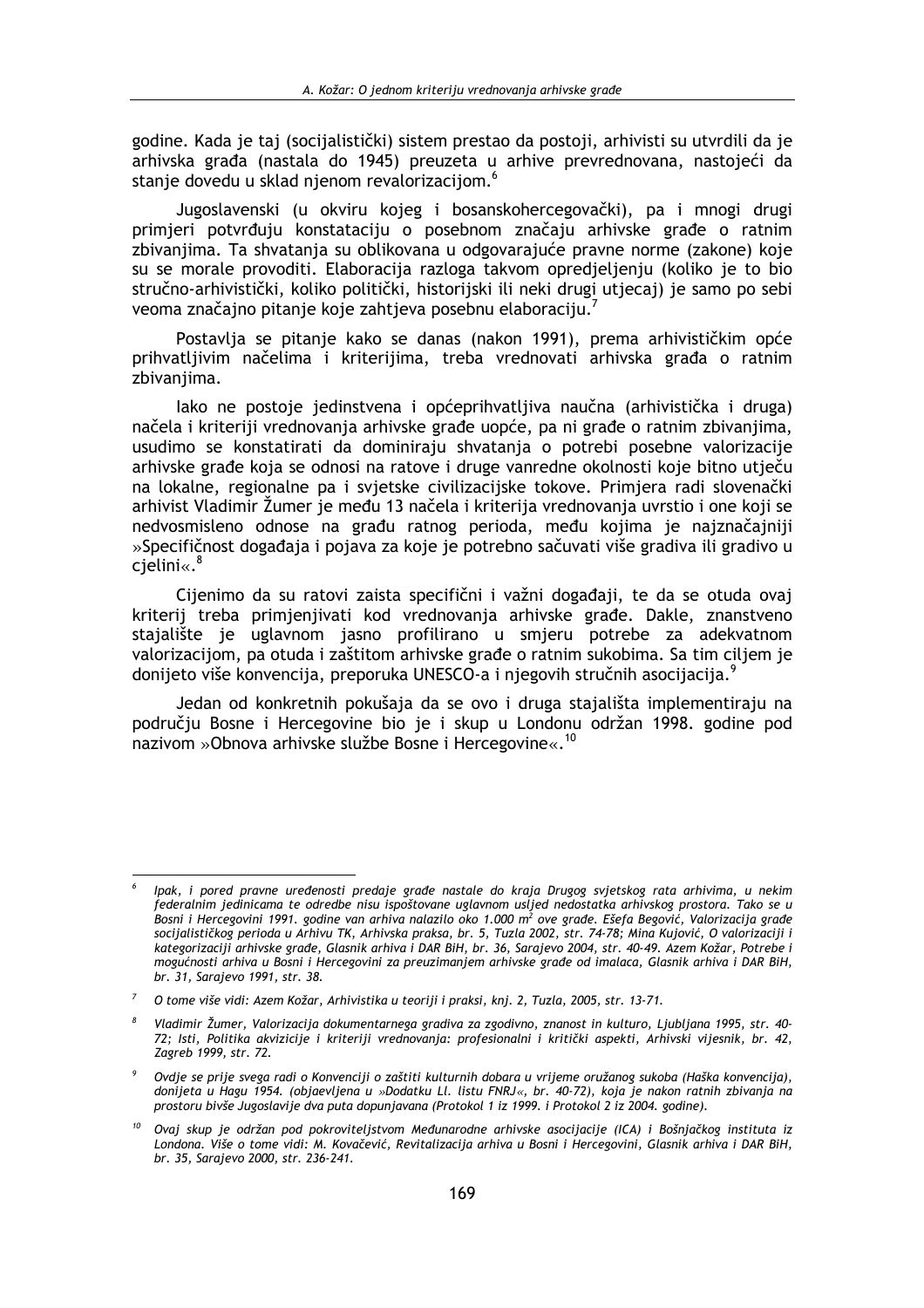# ARHIVSKE GRAĐA O RATNIM ZBIVANJIMA U ARHIVSKOJ PRAKSI

Po okončaniu ratnog sukoba na područiu bivše Jugoslavije, u novim arhivskim propisima, arhivska građa o ratnim zbivanjima je različito tretirana. Ovo zbog toga što je nestao sinhronizator tih stajališta jer je ta složena država nestala. Istovremeno, novonastale nezavisne i samostalne države su svaka na svoj način vrednovale historijsku etapu provedenu u okvirima socijalističke Jugoslavije, te su analogno tim gledanjima i uređivale svoj odnos prema svim njenim vrijednostima pa i prema Drugom svjetskom ratu u kojem je ona nastala. Iz te činjenice, tj. iz ugla novih političkih opcija, proizilazio je i u praksi se verificirao odnos prema ratnoj produkciji građe, kako one iz perioda narodnooslobodilačke borbe (1941-1945), tako i one iz vremena sticanja nezavisnosti u vrijeme disolucije bivše SFRJ. Kako je taj proces pragmatično realiziran (propisi, praksa i sl.), ilustrirat ćemo na primjeru Bosne i Hercegovine, uz određene komparacije sa Republikom Hrvatskom.

Arhivska služba Bosne i Hercegovine je blagovremeno uočila neophodnost dosljedne primjene naznačenog kriterija vrednovanja, tj. potrebu da se arhivska građa nastala u toku rata 1992-1995. posebno vrednuje i zaštiti. Na tom planu je već 1996. godine preduzeto više konkretnih aktivnosti među kojima:

- $1<sub>1</sub>$ postignuta je saglasnost da se pod ratnim periodom u Bosni i Hercegovini smatra vrijeme od 01. 01. 1992. do 31. 12. 1995. godine, dakle četiri pune kalendarske godine;
- $2.$ zauzeto je stajalište da se ratna produkcija registraturne građe odmah preuzme u arhive:
- $\overline{3}$ . dogovoreno je da se iz ratne produkcije registraturne građe ne izlučuje bezvrijedni registraturni materijal u registraturama;
- $4.$ na Prvome poslijeratnom savjetovanju arhivskih radnika Bosne i Hercegovine, održanom na Zlači (kod Banovića) 1996. godine, usvojen je između ostalog, sljedeći zaključak: »Insistirati da Vlada obaveže sve imaoce arhivske građe (nastale do rata i u ratu) da posebnu pažniu posvete stanju registraturne građe nastale u ratu: da je zaštite, srede, popišu i pripreme za preuzimanje. Po mogućstvu izvršiti preuzimanje registraturne građe ratnih (općinskih) predsjedništava.«11

I na narednim stručnim i naučnim skupovima arhivista Bosne i Hercegovine (godišnja savjetovanja, savjetovanja »Arhivska praksa« i druga) konstantno je insistirano na provedbi ovih opredjeljenja, a u stručnoj javnosti se nikada nije čula negacija ovih stajališta. Otuda su arhivisti akteri ovih stajališta, bili u ubjeđenju da se ove aktivnosti provode intenzivno na cijelom prostoru Bosne i Hercegovine, dakako u skladu sa kadrovskim i materijalnim mogućnostima arhiva. Smatrano je to velikim trijumfom struke nad politikom koja je ratnim pitanjima, kako onda tako i uglavnom danas, pristupala sa etnonacionalnih, konfesionalnih i politikanskih aspekata. Međutim, pokazalo se da je struka bila u zabludi, jer su samo u jednom dijelu Dejtonskim ustavom razuđenog administrativnog prostora Bosne i Hercegovine (država, dva entiteta, deset kantona i sl.), utvrđena stručna stajališta implementirana u pravne norme (zakoni i podzakonski akti), dok je implementacija tih stajališta u svakodnevnom stručnom radu bila različita i u najvećem broju slučajeva veoma nedostatna.

Azem Kožar, Prvo poslijeratno savjetovanje arhivskih radnika Bosne i Hercegovine i konferencija arhivskih radnika Bosne i Hercegovine, Glasnik arhiva i DAR BiH, br. 39, Sarajevo 1997, str. 179.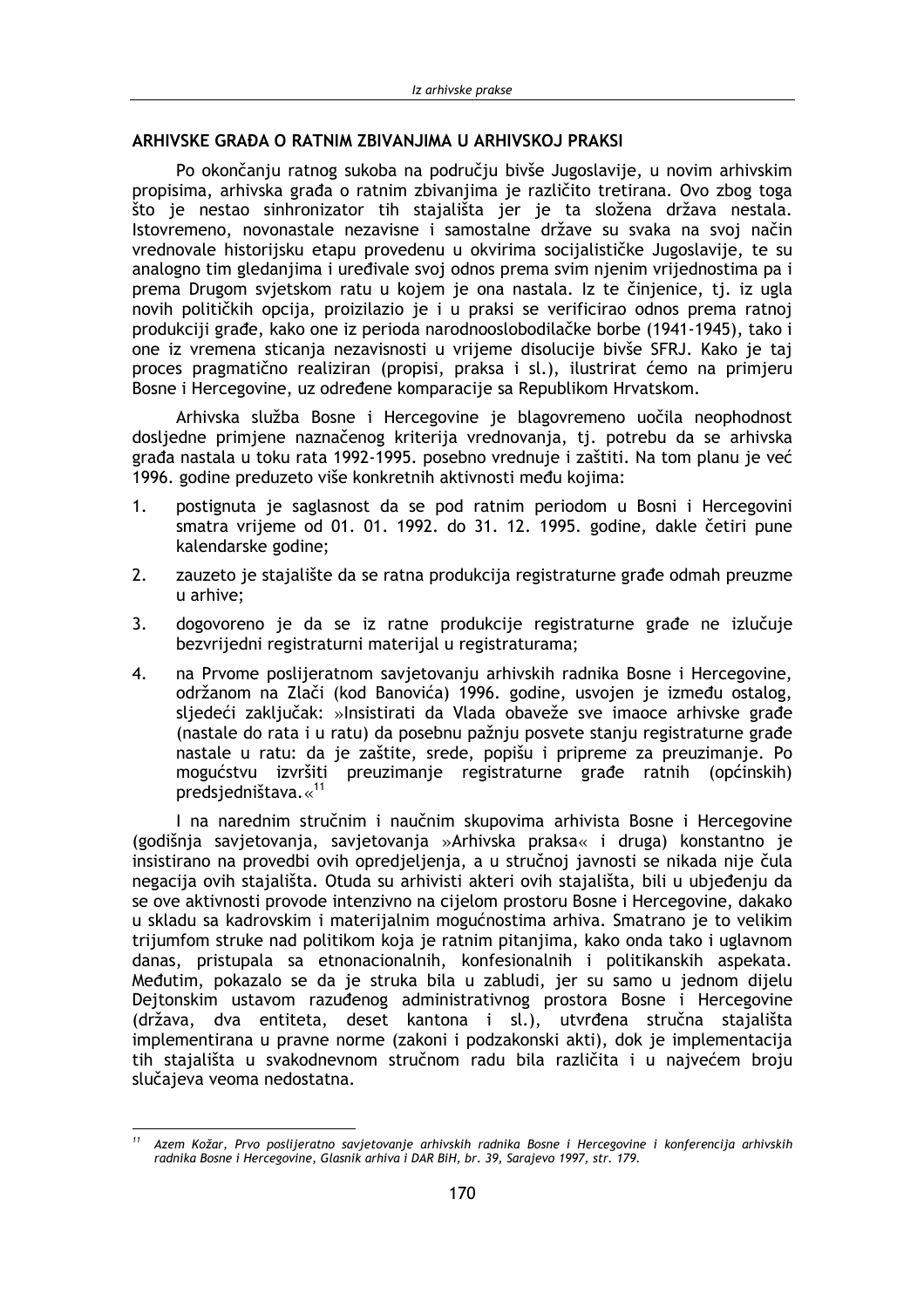Kada su u pitanju zakonska određenja pristupi su bili veoma različiti: od potpunoga oglušivanja do parcijalnoga definiranja. Registraturna građa nastala u vrijeme rata od 1992. do 1995. godine različito je nazivana (definirana, imenovana, označena), a različito je i vrednovana. U jednim propisima je to »ratna produkcija arhivske i registraturne građe«,  $12$  u drugima »građa od 1992. do 1995. godine«,  $13$  a u trećima »registraturski materijal i arhivska građa nastali u periodu od 06. 04. 1992. godine do 22. 12. 1995.« itd.<sup>14</sup> Što se pak tiče daljih određenja koja se odnose na njeno posebno vrednovanje treba istaći činjenicu da je u četiri arhivska zakona: na nivou Federacije BiH, te Unsko-Sanskog, Tuzlanskog i Sarajevskog kantona predviđena zabrana izlučivanja za ovu građu u registraturama. Međutim, obavezna predaja nadležnim arhivima ratne produkcije registraturne građe prije isteka perioda od 30 godina nije predviđena ni u jednom arhivskom propisu u Bosni i Hercegovini. To nije adekvatno (inkompatibilno je) onim arhivskim zakonskim odredbama o zabrani izlučivanja registraturskog materijala iz ove produkcije građe u registraturama, jer je neshvatljivo da se ne vrši izlučivanje u registraturama punih 30 godina, a da se istovremeno ne utvrdi alternativa takom određenju. No, taj je problem manjeg značaja od činjenice da su stručna stajališta o posebnom značaju registraturne građe ratnog perioda veoma selektivno prihvaćena: u svega četiri od deset kantona u Federaciji Bosne i Hercegovine. Osnovni uzrok tome je dominacija politike nad arhivskom djelatnošću. Trebalo bi puno prostora za adekvatno objašnjenje uzroka ovih stajališta. U najkraćem: oni su u gledanjima na karakter ratnog sukoba u Bosni i Hercegovini i ulozi koju su određene političke snage u njemu imale. U osnovi one društvene i političke strukture koje su angažirane u odbrani, odnosno opredijeljene na očuvanje Bosne i Hercegovine kao jedinstvene i nezavisne države, uglavnom su zainteresirane za posebnu brigu o arhivskoj građi ratnog perioda. Međutim, i tu ima razlika, jer među ovim strukturama ima onih koji bi iz te građe rado izuzeli one dokumente koji ih na neki način lično mogu kompromitirati. S druge pak strane, one snage (političke, vojne i druge društvene strukture) koje su radile na razgradnij Bosne i Hercegovine kao države na bilo koji način (separatističke, nacionalističke i druge antibosanske i kvazibosanske tendencije), nastoje svim silama da unište tragove takvih aktivnosti kako bi izbjegle pravnu, političku, moralnu i svaku drugu odgovornost, odnosno zatrle trag bilo kakvoj spoznaji o svojim ratnim aktivnostima. lako su ovo prilično pojednostavljujuće konstatacije, one su u osnovi sasvim tačne. A primjera pragmatičnog karaktera ima i suviše. Za ovu prigodu navešćemo primjer, koliko nam je poznato, odnosa političkih struktura o mogućoj dislokaciji arhivske građe Međunarodnog kaznenog suda za bivšu Jugoslaviju (MKSJ) iz Haga, te primjer o matičnim knjigama sa područja Dervente i Bosanskog Broda uz razumljivo stručno stajalište.

Naime, u bosanskohercegovačkoj (ali i drugima) javnosti je postavljeno pitanje pravnog slijednika, smještaja (lokacije) i dostupnosti arhivske građe MKSJ u Hagu formiranog za procesuiranje počinioca ratnih zločina na području bivše Jugoslavije, a nakon okončanja rada 2010. godine. Uslijedili su izlivi suprotstavljenih političkih opcija. Jedni su smatrali da je Bosna i Hercegovina (Sarajevo) jedina prava lokacija, obrazlažući to brojnošću žrtava i drugim poteškoćama kroz koje je ova država prošla u toku četverogodišnje ratne kataklizme. Drugi su to apriori odbacivali kao mogućnost, negirajući iznijete argumente, smatrajući u osnovi da takav arhiv i ne treba da postoji, jer je arhivska građa korištena za sudske procese izuzeta iz zemalja

 $12$ Zakon o arhivskoj djelatnosti, »Sl. glasnik USK«, br. 6/99.

 $13$ Zakon o arhivskoj građi Federacije BiH, »Službene novine F BiH«, br. 54/2002.

Zakon o arhivskoj građi Kantona Sarajevo, »Sl. novine Kantona Sarajevo«, br. 2/2000.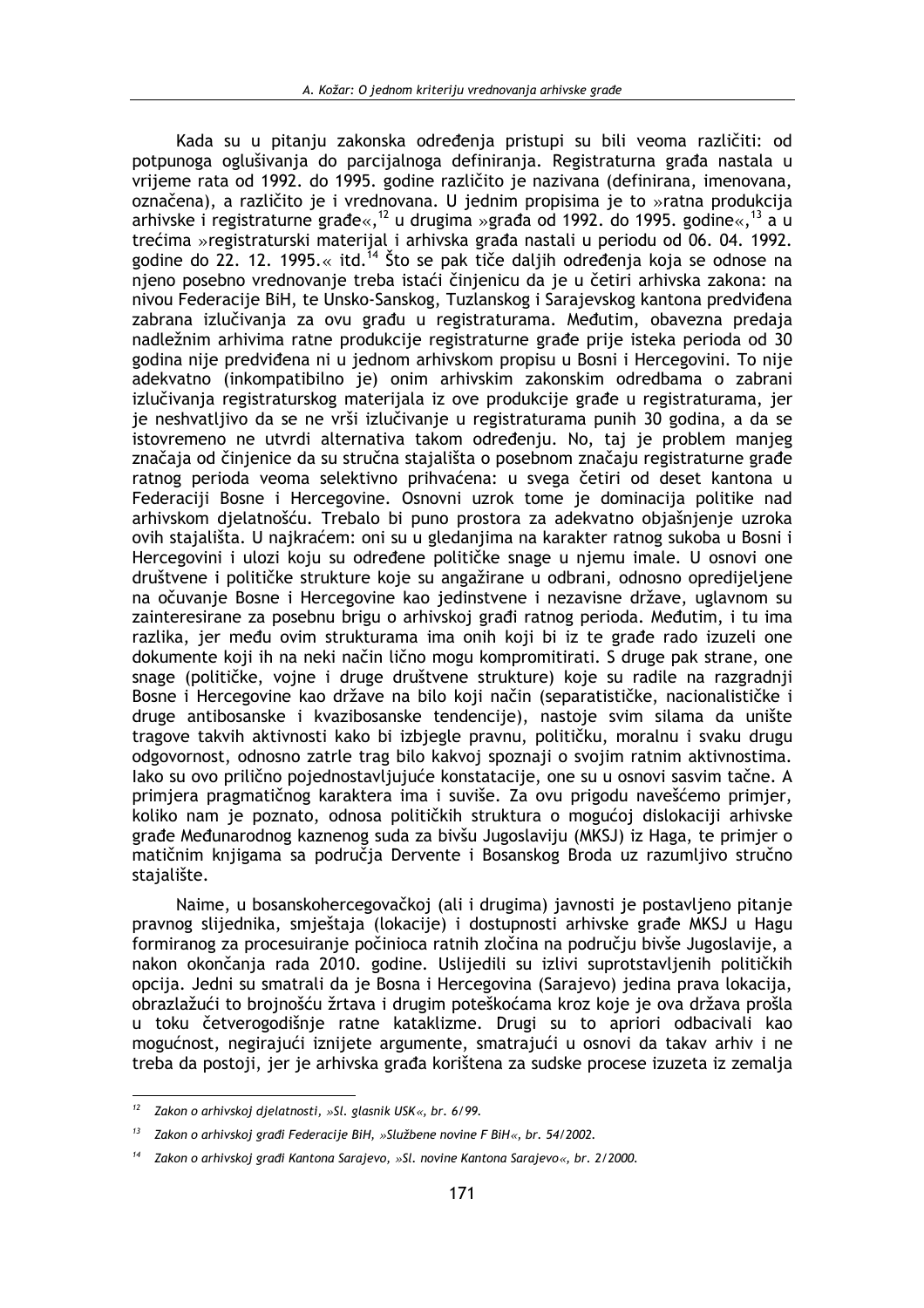sa prostora bivše Jugoslavije, te da nijma i pripada. Po trećima, pak, MKSJ je organ Ujedinjenih nacija (UN) pa i njegova arhivska građa čini sastavni dio arhivskog fonda UN-a. Bilo je i obilje drugih opcija: da sjedište arhiva treba da bude u Srbiji, Hrvatskoj i sl. Dakle, aktualne političke vrhuške u Bosni i Hercegovini (i okruženiu) imaju potpuno različit stav o arhivskoj građi MKSJ koja se, činjenica je to, ponajviše odnosi na prostor Bosne i Hercegovine.

Ne želeći da arbitriramo između suprotstavljenih političkih stajališta, ipak, ne možemo razumjeti one stavove koji marginaliziraju značaj arhivskog fonda MKSJ za međunarodnu zajednicu, a posebno za Bosnu i Hercegovinu. Za arhivistiku su, teorijski gledano, nevažna u javnosti obznanjena politikanska stajališta, ali je itekako važna suština stvari: da li bi arhivski fond Bosne i Hercegovine sa tom građom bio bogatiji i cjelovitiji, da li bi to doprinijelo utvrđivanju historijske istine na kojoj se treba i mora graditi bosanskohercegovačko civilno društvo, ili bi pak efekti bili suprotni? Profesionalni arhivistički pristup bi trebao voditi kompletiranju arhivskog fonda Bosne i Hercegovine, pa i o ratnim zbivanjima od 1992. do 1995. godine. U tom smislu imponuje pravilno određenje nekih arhivista i arhivističkih udruženja iz Bosne i Hercegovine. Nije, međutim, dobro što ovom pitanju nije posvećeno više pažnje od strane arhivske struke Bosne i Hercegovine. Razlog tome je što ovo nije ni jednostavno ni beznačajno pitanje, već naprotiv, pa bi struka trebala da ima stručnonaučno utemeljen stav, koji bi trebao biti bar neki okvir za politička promišljanja. U prilog tezi o složenosti i značaju ovog pitanja sa arhivističkog stajališta želimo istaći nekoliko osobnih promišljanja.

Naime, arhivski fond MKSJ jeste u pravnom smislu imovina UN-a kao osnivača i njemu i pripada (kao dio »zajedničkog naslijeđa«), odnosno u slučaju formiranja nekog pravnog slijednika (agencije i sl.) spada u njegovu nadležnost.

Međutim, pragmatični aspekt, koji se prije svega tiče funkcionalne dostupnosti građe i njenog značaja u izgradnji tekovina civilnog društva, a sve u cilju što bržeg i lakšeg prevazilaženja uzroka rata i njegovih posljedica, po mnogima je još značajniji polaz (argument) u ovim promišlianjima. Naznačimo po nekoliko argumenata u prilog prvog odnosno drugog rješenja.

- $1<sup>1</sup>$ Zadržavanjem arhivskog fonda MKSJ u okviru UN-a, znatno lakše bi se osiguralo očuvanie postojećeg (prvobitnog) reda spisa (tj. baze podataka) i na taj način bi fond dobio na svojoj cjelovitosti. Također bi se lakše (jednostavnije) obavili poslovi vraćanja izvornih dokumenata institucijama i državama od kojih su preuzeti, a to bi bilo učinkovitije i za vođenje evidencija te vrste. Svaki oblik rukovanja građom bilo bi lakše ostvariti: posebno kada se radi o kontroli informacija (dokumenata) posebne vrste (zaštićenih), popune fonda građom u vlasništvu pojedinaca, udruženja građana (npr. udruženja advokata, nevladinih organizacija i sl.), te prihvata (dopune) nove građe koja će i nakon 2010. godine neminovno nastajati jer će ostati na hiljade nezavršenih sudskih procesa koji se vode pri Sudu Bosne i Hercegovine (odjel za ratne zločine) i dr. Posebno bi se mogla kvalitetnije i cjelovitije izvšiti digitalizacija cjelokupne građe i urediti adekvatno elektronsko upravljanje spisima itd. U osnovi svi negativni spoljni faktori koji mogu da utiču na cjelovitost, rukovanje i zaštitu fonda, bi se lakše kontrolirali pa i potpuno neutralizirali.
- $2.$ U funkciji pragmatičnosti izmještanja arhivskog fonda MKSJ, izvan sjedišta UNa, odnosno izvan Haga u kojem se nalazi, bili bi, smatramo, sljedeći argumenti: arhivski fond bi bio znatno više dostupan građanima, ali i naučnicima različite provenijencije, posebno ako bi bio smješten u regiji zahvaćenoj ratnim sukobom, što bi omogućilo znatno brže i lakše upoznavanje sa ratnom istinom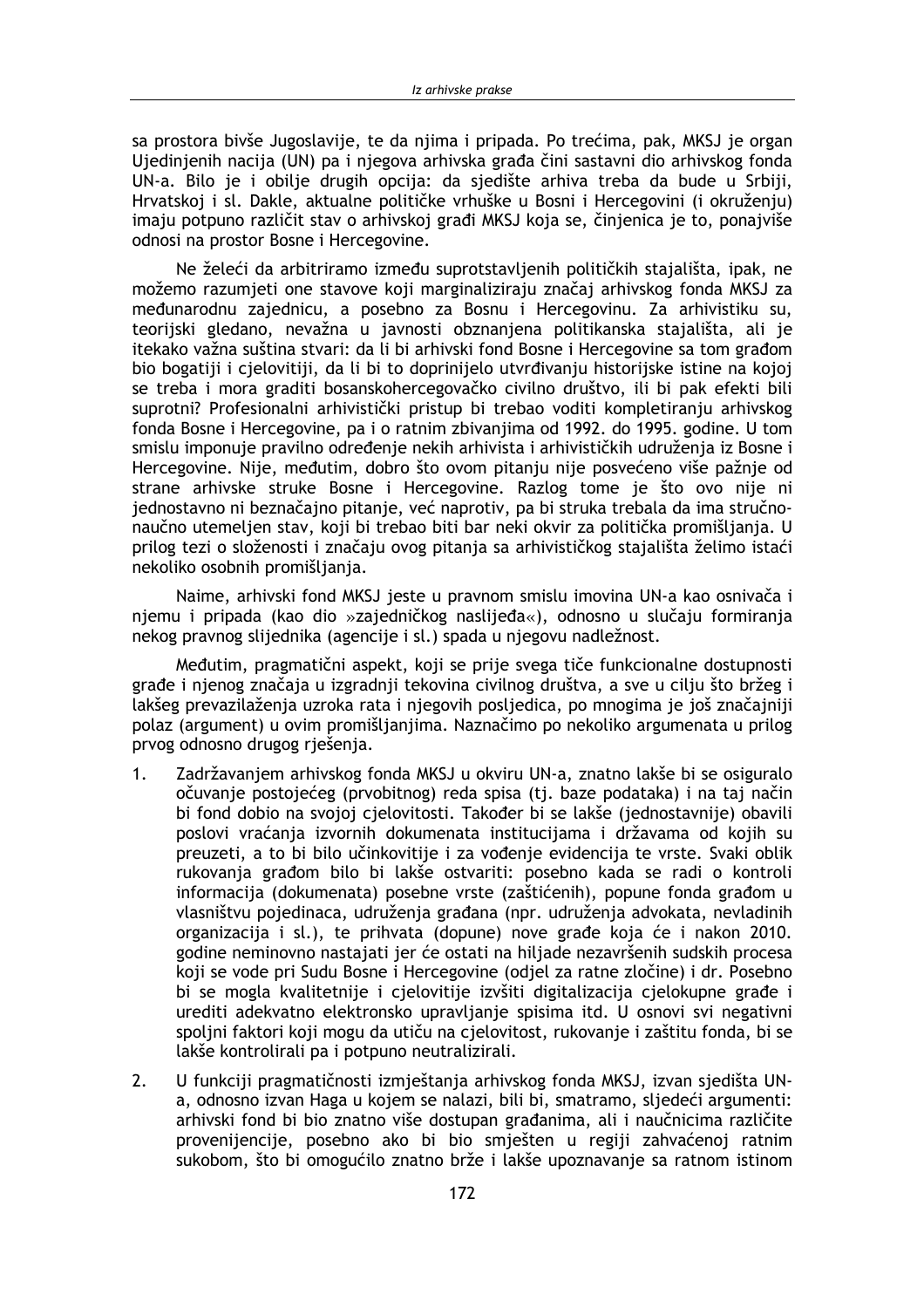kao preduvietom pomirenia među zaraćenim stranama; zaštiti povierlijvih podataka bi se, iz razloga ravnoteže straha, posvećivala veća pažnja, s obzirom da bi zbog nastavka sudskih procesa i nakon 2010. godine, jedan dio građe Suda i dalje imao operativni značaj, tužitelji (kao i branioci) znatno brže i lakše bi dolazili do tih dokumenata čime bi se značajno podigla efikasnost sudskog posla; dislokacija ovog arhivskog fonda na prostor ratom zahvaćene regije, dokumenta (zapisi) bi se »primakli« stradalnicima čime se povećava mogućnost njihovog korištenja, a što bi prema njima bila svojevrsna moralna satisfakcija od strane međunarodne zajednice kao saveznika i sudionika u svemu tome, itd. Svemu ovome treba dodati i činjenicu da ukoliko Sud Bosne i Hercegovine nakon 2010. godine ostane jedini pravni slijednik MKSJ, onda bi prirodno, iz naprijed naznačenih razloga bar do okončanja posla, ovaj arhivski fond mogao biti smješten u Bosni i Hercegovini (Sarajevo ili neki drugi bliži grad). Uostalom, koliko je poznato, prema provedenim istraživanjima United Nations Development Programme (UNDP), većina ispitanih stručnjaka izjavila je da ovaj arhivski fond treba smjestiti u Bosni i Hercegovini.

Sve u svemu, sa teorijskog aspekta promatrano najbolja su ona rješenja koja osiguravaju adekvatan smještaj, opremu, finansiranje, kadrove, zaštitu i rukovanje arhivskim fondom. Sa pragmatičkog pak stajališta važno je građu učiniti dostupnom građanima (žrtvama rata i drugima) i istraživačima, te osigurati primjenu međunarodnih standarda na planu zaštite povjerljive građe kako se ne bi dogodilo da ova građa bude faktor razdora, umjesto misije pomirenja među narodima koju u krajnjem treba da ima kao nepristrasan historijski izvor.

Kada se radi o naznačenom primjeru sa matičnim knjigama treba istaći činjenicu da su matične knjige sa područja Dervente i Bosanskog Broda, koja su u početku ratnog sukoba bila pod kontrolom snaga odbrane Bosne i Hercegovine. povlačeniem stanovništva (ponajviše bosanskih Hrvata) sa tog područja sa njima ili na neki drugi način prenijeta u Republiku Hrvatsku. Radi se o 512 matičnih knjiga (sa područja općine Derventa 263 i sa općine Bosanski Brod 249). Koliko se iz izvještaja hrvatskih arhivista zna one su bile smještene u Državnom arhivu Republike Hrvatske u Zagrebu gdje su i mikrofilmovane. Postupci ovakve vrste, tj. iznošenje kulturnih dobara iz iedne zemlie u vrijeme rata, ukoliko su u funkciji spašavanja su dozvoljeni,<sup>15</sup> ali je obaveza zemlje u koju su smještena (spašena) ta kulturna dobra da ih po prestanku opasnosti vrati u zemlju iz koje su iznijeta. Međutim, u ovom slučaju se to nije dogodilo, da li zbog toga što ove knjige nije potraživala Bosna i Hercegovina od Republike Hrvatske, ili iz nekih drugih razloga to nije poznato. Također, nije poznato koliko se ovim pitanjem bavila nadležna arhivska ustanova (u ovom slučaju Arhiv Bosne i Hercegovine), i sl. Očigledno je, međutim, da ni bosanskohercegovački arhivi (i druge ustanove kulture), niti država Bosna i Hercegovina nisu bili na razini svojih obaveza na pitanjima brige o kulturnim dobrima koja su u toku rata 1992-1995. iznijeta (ili su opljačkana) van teritorije Bosne i Hercegovine. Otuda ovo pitanje do sada nije ni postavljano kao predmetno i stručno istraženo i specificirano. Tek kada je ono dobilo političke dimenzije (radi se o upisu građana u biračke spiskove za glasanje na lokalnim izborima 5. 10. 2008), ono je postavljeno pred diplomacijom obje zemlje i relativno brzo riješeno. Matične knjige su iz Ministarstva vanjskih poslova Republike Hrvatske predate Ministarstvu vanjskih poslova Bosne i Hercegovine 12. 09. 2008. godine. To očigledno znači da se međunarodne konvencije ne poštuju, te da politika i dalje demonstrira dominaciju nad strukom koja nemoćno ćuti. Što je još drastičnije ćuti i javno mnijenje koje na

<sup>&</sup>lt;sup>15</sup> Vladimir Brguljan, Međunarodni sistem zaštite kulturnih dobara, Beograd-Zagreb 1985, str. 26.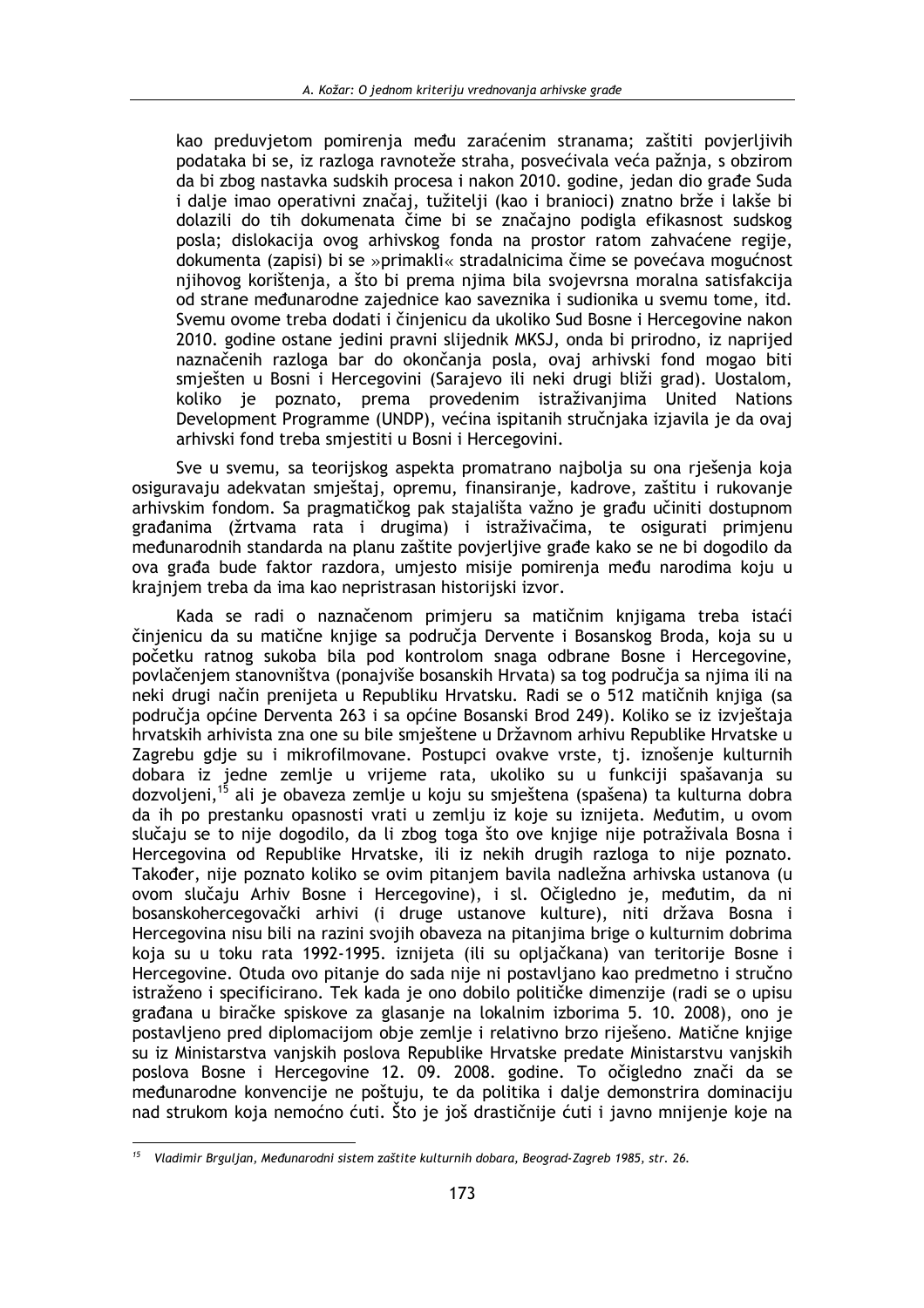ovom primjeru još uvijek nije prepoznalo suštinu problema, jer se iz zamagljenih saopćenja diplomata to ne može na prvi pogled dokučiti.

Novi arhivski zakon donijet nakon osamostaljenja Republike Hrvatske,<sup>16</sup> nije u fokusu interesiranja imao problematiku arhivske građe o ratnim zbivanjima. Međutim, njime su, do donošenja novih propisa, ostali u funkciji gotovo svi postojeći prijeratni podzakonski akti, između ostalih i Pravilnik o arhiviranju i izlučivanju registraturne građe.<sup>17</sup> Ovim pravilnikom se uređuje odnos prema registraturnoj građi nastaloj do 1945. godine, posebno građi o narodnooslobodilačkoj borbi i revolucionarnom radničkom pokretu. Tu je između ostalog utvrđeno:

»Registraturne cieline što su nastale dielovaniem organa i organizacija NOB-a čuvaju se neokrnjene i iz njih se ne vrši izlučivanje. Jednako se čuvaju dijelovi, odnosno sačuvani fragmenti takvih registraturnih cjelina.

Kod izlučivanja iz ostalih registraturnih cjelina nastalih u 19. i 20. stoljeću treba sačuvati svu građu s podacima u kojima se u bilo kojem vidu održava povijest radničkog pokreta, Saveza komunista Jugoslavije i NOB-a. (Član 6).

Iz registraturne građe nastale u razdoblju od 1918. do 1945. na novooslobođenim područjima (Istra, Rijeka, Cres, Lošinj, Zadar i Lastovo) vršit će se izlučivanje s posebnom pažnjom radi osiguranja izvora za povijest tih krajeva.« (Član  $7.$ ).

Analogno ovim odredbama, u praksi arhivske službe Republike Hrvatske je vrednovana i arhivska građa o ratnim zbivanjima 1991-1995. (o odbrambenom ratu). S obzirom na značaj ovih zbivanja za samostalnost države ovoj građi je i država na sve moguće načine pridavala veliki značaj. Ovdje se posebno radi o građi koja je nastala u radu političkih i vojnih organa koji su vodili odbrambeni rat.<sup>18</sup> Takvo opredjeljenje je imalo za rezultat preuzimanje u arhive značajnog broja arhivskih fondova ratnog perioda. Tako je do zaključno sa 2005. godinom u državne arhive Hrvatske preuzeto više desetina fondova u količini od nekoliko hiljada metara dužnih.<sup>19</sup> Osim toga intenzivirana je zaštita ratne produkcije ove građe u registraturama tako da se iz godine u godinu pojačava intenzitet preuzimanja ove građe. Takav odnos prema ovoj građi i takvo stanie preuzimania nedvosmisleno potvrđuje konstatacija o adekvatnoj valorizaciji arhivske građe ratnog perioda.

Što se tiče praktičnoga provođenja naznačenih propisa o arhivskoj građi ratnog perioda (1992-1995) u Bosni i Hercegovini praksa je veoma različita: kako na planu preuzimanja u arhive, tako i na planu praćenja stanja i sređenosti ove građe u registraturama.

<sup>16</sup> Zakon o arhivskom gradivu i arhivima, »Narodne novine«, br. 105/97. od 9. 10. 1997. godine.

 $17\,$ »Narodne novine«, br. 36/81. od 8. 09. 1981. godine.

lako nismo imali uvida u fondove ratnih organa preuzete u arhivima Republike Hrvatske iz nekih informacija koje su objavljivane sukcesivno u štampi i drugdje postoji sumnja da je takav odnos primjenjivan selektivno (šta je politički profitabilno ili nije).

<sup>&</sup>lt;sup>19</sup> Podaci o arhivskim fondovima i zbirkama Republike Hrvatske dati su u Pregledu arhivskih fondova i zbirki Republike Hrvatske, svezak I. i II, Zagreb 2006. O opsegu preuzete ratne građe glavni i odgovorni urednik Pregleda Josip Kolanović je (na str. XXII) zapisao: »Zbog specifičnih ratnih i političkih okolnosti arhivi su preuzeli i manje količine arhivskog gradiva nastaloga nakon 1990. Riječ je uglavnom o gradivu državnih tijela iz razdoblja Domovinskog rata koji se odnosi na ratne štete i kontakte sa međunarodnom zajednicom (Državna komisija za popis i procjenu ratne štete, Ministarstvo informiranja, Hrvatski ured pri Parlamentarnoj komisiji Europske zajednice i drugo), te o gradivu paraupravnih i paravojnih organizacija na tada okupiranom području Republike Hrvatske.«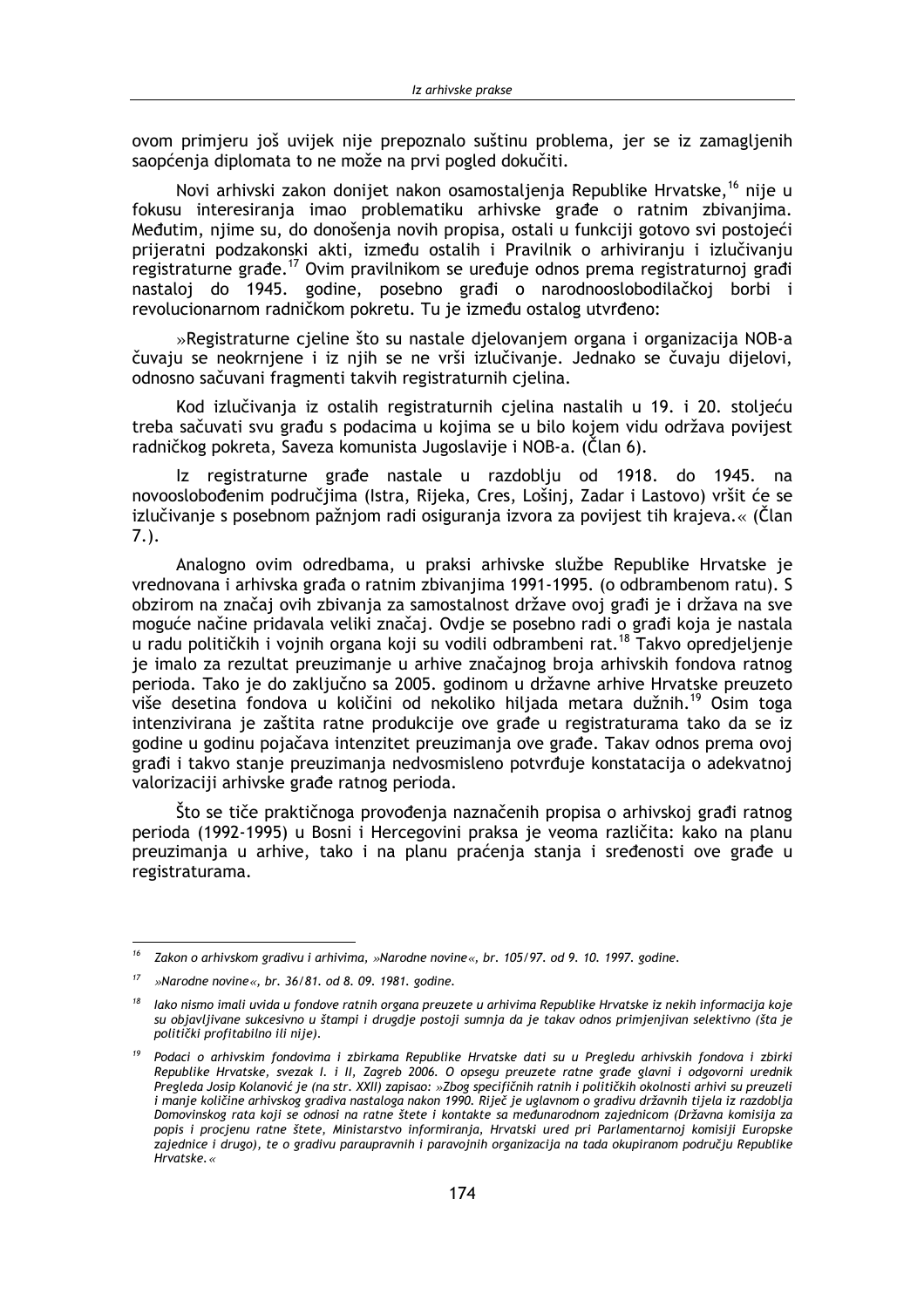| Red.<br>broj | <b>ARHIV</b>                  | Broj fondova i zbirki<br>i količina građe<br>2005. godine |          | Od toga se djelimično ili u cjelosti<br>građa odnosi na ratni period<br>1992-1995. |       |          |      |
|--------------|-------------------------------|-----------------------------------------------------------|----------|------------------------------------------------------------------------------------|-------|----------|------|
|              |                               | Broj                                                      | Količina | Broj                                                                               | %     | Količina | %    |
| 1.           | Arhiv BiH Sarajevo            | 649                                                       | 16.098   | 16                                                                                 | 2,46  | 179      | 1,11 |
| 2.           | Arhiv Federacije BiH Sarajevo | 11                                                        | 372      | 8                                                                                  | 72,72 | 20       | 5,38 |
| 3.           | Arhiv RS u Banja Luci         | 782                                                       | 4.670    | 1                                                                                  | 0,13  | 10       | 0,21 |
| 4.           | Arhiv u Bihaću                | 296                                                       | 3.000    | 10                                                                                 | 0,33  | 36       | 1,2  |
| 5.           | Arhiv u Travniku              | 466                                                       | 4.760    | 6                                                                                  | 1,29  | 51       | 1,07 |
| 6.           | Arhiv u Tuzli                 | 224                                                       | 5.500    | 13                                                                                 | 5,80  | 106      | 1,92 |
| 7.           | Arhiv u Mostaru               | 792                                                       | 2.250    | 7                                                                                  | 0,88  | 6        | 0,26 |
| 8.           | Istorijski arhiv Sarajevo     | 561                                                       | 7.500    | 10                                                                                 | 1,78  | 310      | 4,13 |
| 9.           | Arhiv u Širokom Brijegu       | 18                                                        | 264      | 6                                                                                  | 33,33 | 7        | 2,65 |
|              | Svega                         | 3.799                                                     | 44.414   | 74                                                                                 | 1,95  | 724      | 1,62 |

Do kraja 2005. godine u bosanskohercegovačke arhive je preuzeta ratna građa kako slijedi:<sup>20</sup>

Iz naznačenih podataka je vidljivo da je preuzeti broj arhivskih fondova i zbirki i količina arhivske građe iz ratnog perioda 1992-1995. veoma mali, bolje reći neznatni, jer se ovom pitanju na planu preuzimanja očigledno nije posvećivala odgovarajuća (u okvirima struke dogovorena) pažnja i značaj. Ova konstatacija je tim tačnija jer je najveći dio preuzetih fondova postojao i prije rata pa je ratna građa preuzeta sa ostalom arhivskom građom. Osim toga samo nekoliko arhiva je preuzelo registraturnu građu ratnih organa vlasti: Arhiv BiH Sarajevo - šest, Arhiv u Tuzli šest, Arhiv u Bihaću - pet, Arhiv Federacije BiH - četiri, Arhiv u Mostaru - dva i, ukupno 18 arhivskih fondova.

O aktivnostima na zaštiti ratne produkcije arhivske građe u registraturama nešto više podataka posjedujemo jedino o stanju na području Arhiva Tuzlanskog kantona. U ovom arhivu se obavlja redovna (godišnja) korespodencija sa imaocima ratne produkcije registraturne građe, održavaju se arhivska savjetovanja za pojedine (posebno novoosnovane) imaoce kakve su nevladine organizacije itd.<sup>21</sup> Cijenimo da bi se bar u sredinama u kojima je pitanje brige o ratnoj registraturnoj građi pravno uređeno (vidi nap. 10, 11, i 12) ovoj građi moralo posvetiti više pažnje.

 $20$ Podatke su autoru dostavili bosanskohercegovački arhivi u okviru istraživanja teme »Arhivski fondovi i zbirke u Bosni i Hercegovini« u toku 2006. godine (Istraživanje je objavljeno u Zborniku radova, Sarajevo 2006, str. 39- $52.$ 

<sup>&</sup>lt;sup>21</sup> lzet Šabotić, Stanje i perspektiva zaštite arhivske građe u nastajanju u Bosni i Hercegovini, Zbornik radova, Sarajevo 2006, str. 121-143; Omer Zulić, Stanje registraturne građe nevladinih organizacija na području Bosne i Hercegovine, Zbornik radova, Sarajevo 2006, str. 163-210. Arhiv TK je utvrdio prioritete kod preuzimanje arhivske građe od imalaca, među kojima je i ratna produkcija građe, i taj je projekat u toku realizacije.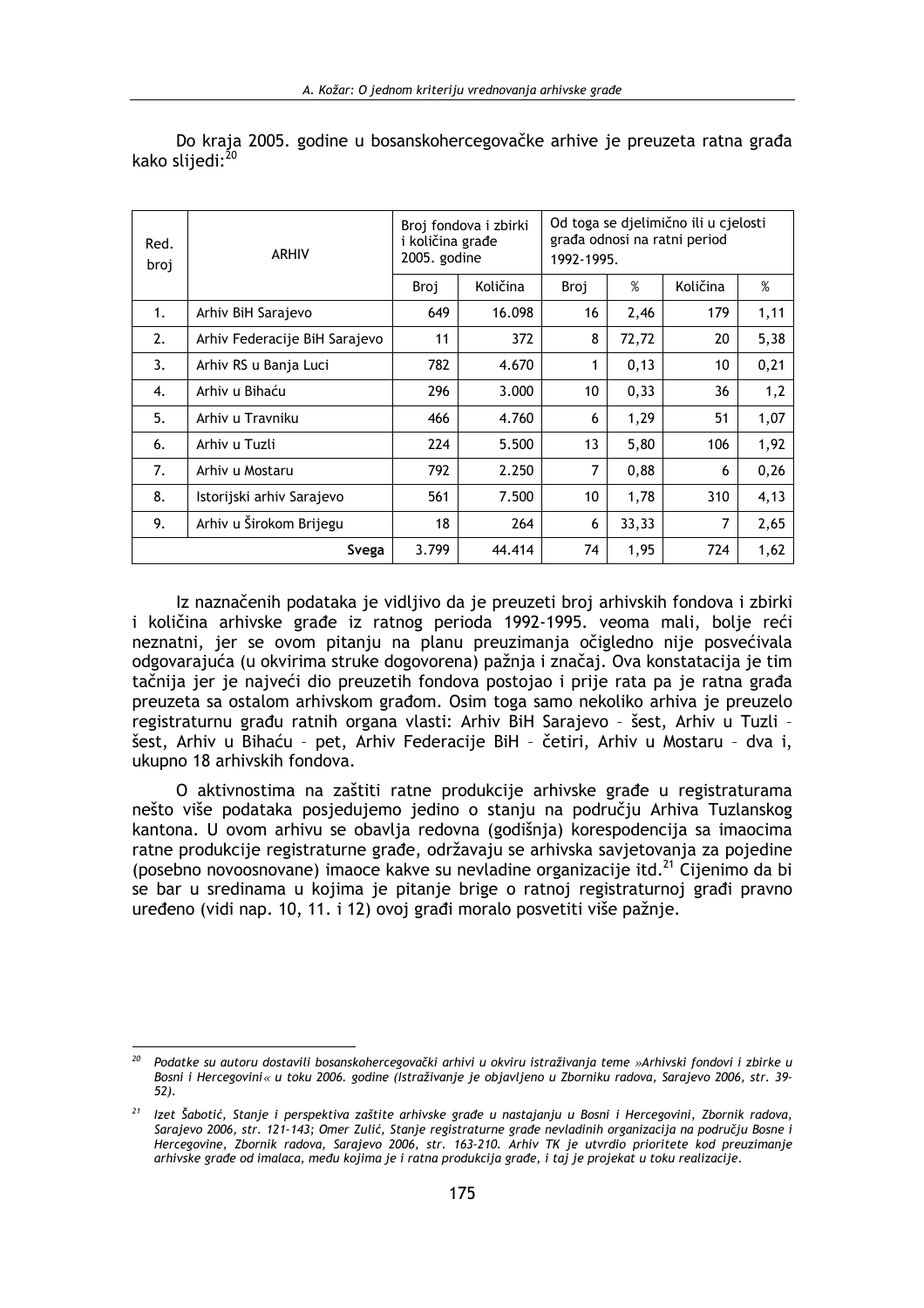### **ZAKLJUČAK**

Arhivistička metodologija vrednovanja arhivske građe poseban značaj pridaje građi koja se odnosi na ratne sukobe kao posebno važne događaje. To je bio slučaj i sa vrednovanjem arhivske građe o Drugom svjetskom ratu na području socijalističke Jugoslavije. Svi arhivski propisi davali su toj građi poseban značaj. S obzirom na činjenicu da su ratovi događaji posebne vrste, da se njima nastoje riješiti pitanja od krupnog političkog, privrednog i drugog značaja, to je sa aspekta arhivske teorije i prakse potpuno opravdano posebno vrednovati ratnu produkciju arhivske građe.

Pravni aspekti vrednovanja arhivske građe ratne produkcije od 1991. do 1998. godine na području zemalja bivše Jugoslavije su različiti. U zemljama i među snagama koje su vodile odbrambeni rat ovoj građi se pridaje odgovarajući značaj tako što je ista posebno vrednovana (ne vrši se izlučivanje bezvrijednog registraturnog materijala u registraturama, ovoj građi se daje prednost kod preuzimanja u arhive i dr.). Kod onih zemalja i snaga koje su bile na suprotnim pozicijama od prvih ova građa ne uživa poseban tretman (vrednovanje, preuzimanje i sl.). Dok je u Bosni i Hercegovini, s obzirom na karakter rata, polarizacija stajališta po ovom pitanju došla do punog izražaja, dotle su u Republici Hravtskoj i država i struka dobro organizirane i pravilno usmjerene (i teorijski i praktično) na vrednovanju ratne građe.

Bosanskohercegovački arhivisti su u okviru svoje stručne asocijacije Društva arhivskih radnika Bosne i Hercegovine, ubrzo nakon okončanja rata u Bosni i Hercegovini, tj. već 1996. godine, zauzeli stajališta o značaju i zaštiti registraturne ratne građe. Dogovoreno je da tu građu treba posebno vrednovati, zaštititi najznačajnije fondovske cjeline (građa ratnih organa vlasti) preuzeti u arhive. Međutim, to opredjeljenje je samo djelimično realizirano. U samo četiri arhivska propisa ratnoj građi je dat poseban značaj, a samo 18 fondova (uglavnom fragmentarno sačuvanih) ratnih organa vlasti je preuzeto. Iako je u arhive preuzet j dio ostale produkcije ratne građe (privreda, udrženja i sl.), ipak to sve čini svega 1,95% ukupno preuzetih arhivskih fondova i zbirki, te također svega 1,63% ukupne građe koja se nalazi u arhivima Bosne i Hercegovine. Razlozi takvom stanju su, bez sumnje, u dominaciji politike nad strukom. To se zorno pokazalo na primjeru arhivskog fonda Međunarodnog kaznenog suda u Hagu i matičnih knijga sa područia Dervente i Bosanskog Broda. Arhivisti se moraju izboriti da se kriteriji i načela vrednovanja građe prihvatljivi na znanstvenoj razini primjenjuju na cijelom prostoru Bosne i Hercegovine kao i svih drugih zemalja nastalih disolucijom socijalističke Jugoslavije.